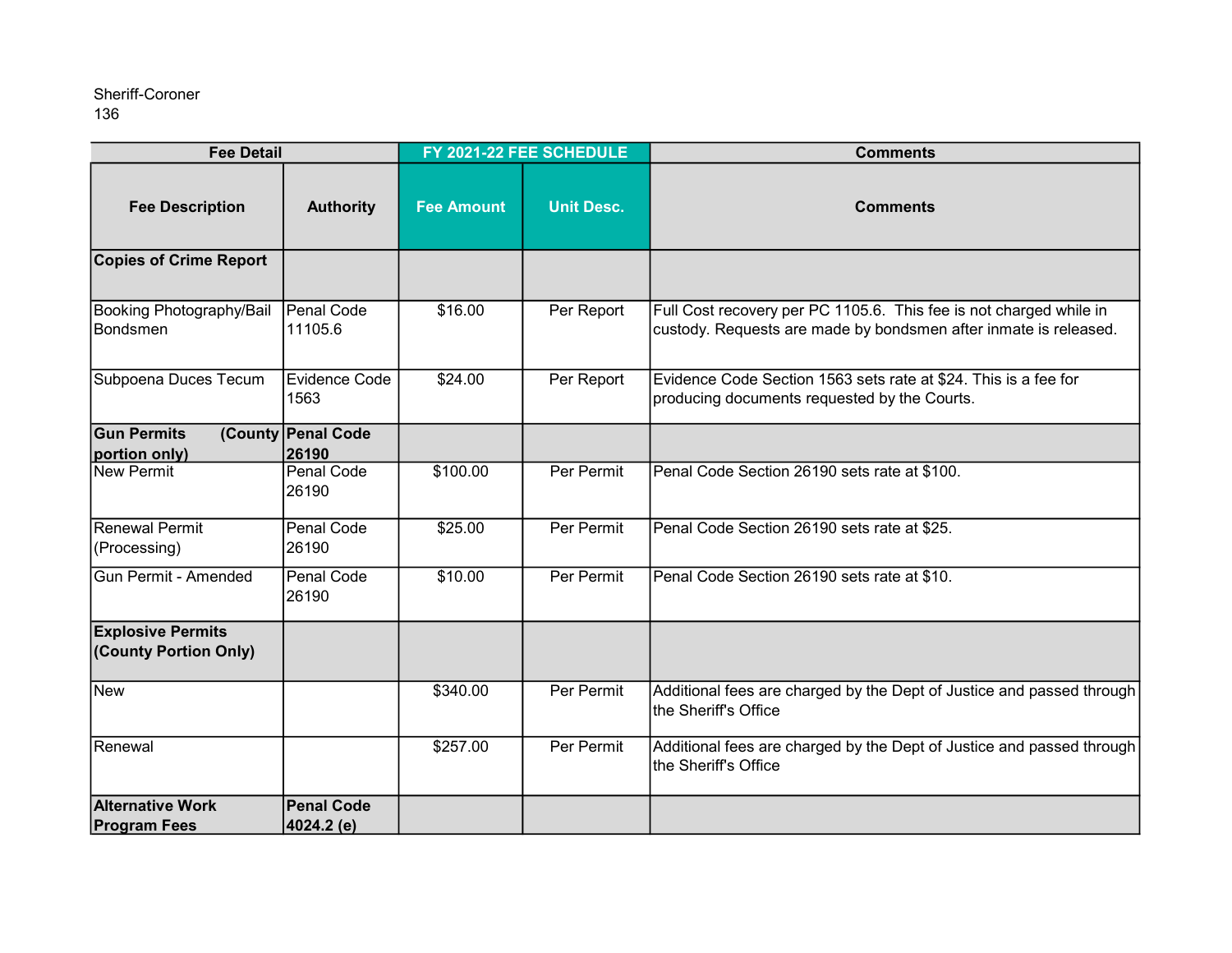| <b>Fee Detail</b>                    |                               | FY 2021-22 FEE SCHEDULE |                           | <b>Comments</b>                                                                                                                                                                                                                                                            |
|--------------------------------------|-------------------------------|-------------------------|---------------------------|----------------------------------------------------------------------------------------------------------------------------------------------------------------------------------------------------------------------------------------------------------------------------|
| <b>Fee Description</b>               | <b>Authority</b>              | <b>Fee Amount</b>       | <b>Unit Desc.</b>         | <b>Comments</b>                                                                                                                                                                                                                                                            |
| Daily Fee                            |                               | \$14.00                 | Per day/per<br>individual | Partial Cost Recovery, per PC 4024.2. The BOS may prescribe a<br>program administrative fee, not to exceed the pro rata cost of<br>administration, to be paid by each person according to his or her ability<br>to pay.                                                    |
| Reinstallation Moving Fee            |                               | \$50.00                 | Per individual            | Alternative Work Program Relocation Fees are \$50.00 each. The fee<br>is charged when a person wants to transfer their case to another<br>county in order to serve their time. Generally, if the person is<br>sentenced to less than 30 days, it is an AWP Relocation Fee. |
| <b>Home Detention Fees</b>           | <b>Penal Code</b><br>1203.016 |                         |                           |                                                                                                                                                                                                                                                                            |
| Daily Fees (per individual)          |                               | \$30.00                 | Per day/per<br>individual | Daily Fees per individual, plus 50% Daily Fees Reimb through AB109                                                                                                                                                                                                         |
| Dailey Fees (Per<br>individual)AB109 |                               | \$15.00                 | Per day/per<br>individual | AB109 - (Home Detention Reduced) reimburses 50% of the units                                                                                                                                                                                                               |
| <b>Reinstallation Moving Fee</b>     |                               | \$50.00                 | Per individual            | Home Detention Fees Relocation Fees are \$50.00 each. The fee is<br>charged when a person wants to transfer their case to another county<br>in order to serve their time. Generally, if the person is sentenced to 30<br>days or more, it is a HDP Relocation Fee.         |
| <b>Drug Testing Fee</b>              |                               | \$25.00                 | Per individual            | Charge to Home Detention participants when a field drug test comes<br>up positive. Covers the cost of additional testing and drug<br>identification.                                                                                                                       |
| <b>Other Fees</b>                    |                               |                         |                           |                                                                                                                                                                                                                                                                            |
| Fingerprinting                       | <b>Penal Code</b><br>13300(e) | \$21.00                 | Per card                  | Full Cost Recovery PC 13300 (e) and GC 54985. A local agency<br>taking fingerprints may charge a fee to cover the cost of taking the<br>fingerprints and processing the required documents.                                                                                |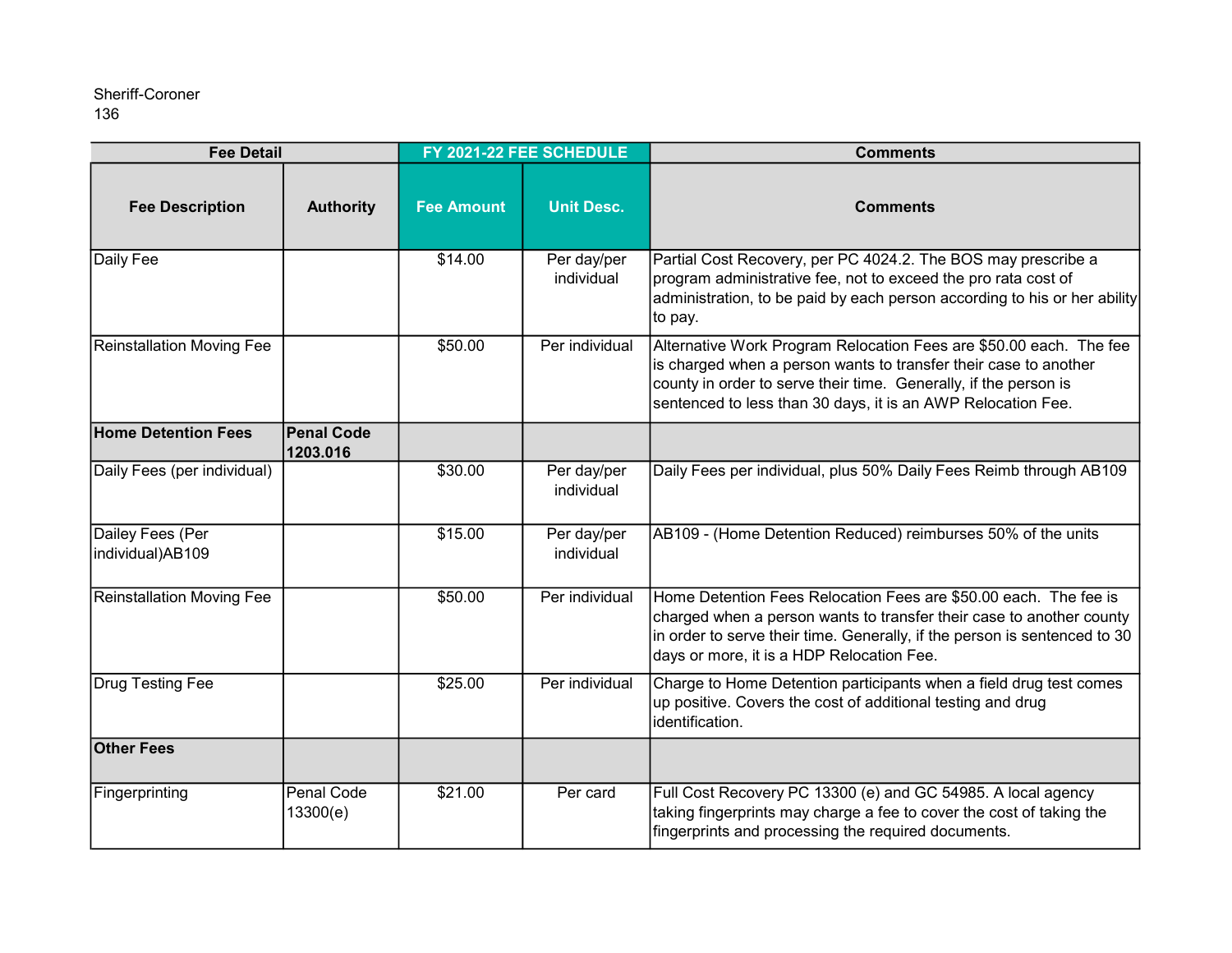| <b>Fee Detail</b>                              |                        | FY 2021-22 FEE SCHEDULE |                   | <b>Comments</b>                                                                                                                                                                             |
|------------------------------------------------|------------------------|-------------------------|-------------------|---------------------------------------------------------------------------------------------------------------------------------------------------------------------------------------------|
| <b>Fee Description</b>                         | <b>Authority</b>       | <b>Fee Amount</b>       | <b>Unit Desc.</b> | <b>Comments</b>                                                                                                                                                                             |
| Live Scan Fingerprinting                       | Penal Code<br>13300(e) | \$21.00                 | Per scan          | Full Cost Recovery PC 13300 (e) and GC 54985. A local agency<br>taking fingerprints may charge a fee to cover the cost of taking the<br>fingerprints and processing the required documents. |
| Notary Fee                                     | Gov. Code<br>8211      | \$15.00                 | Per release       | Gov't Code 8211 sets rate at \$15.                                                                                                                                                          |
| Repossession Of Vehicle                        | Gov. Code<br>26751     | \$15.00                 | Per service       | Gov't Code 26751 sets rate at \$15                                                                                                                                                          |
| Out of County Service                          | Civil Div.             | \$75.00                 | Per service       | These services are completed for the Department of Child Support<br>Services (DCSS).                                                                                                        |
| Out of State Service                           | Civil Div.             | \$85.00                 | Per service       | These services are completed for the Department of Child Support<br>Services (DCSS).                                                                                                        |
| <b>Drug Screen Analysis</b><br>(Urine)         | <b>Crime Lab</b>       | \$27.00                 | Per test          | Partial Cost Recover. Billed to county departments and outside law<br>enforcement agencies                                                                                                  |
| <b>Controlled Substance</b><br>Testing         | Crime Lab              | \$54.00                 | Per test          | Full Cost Recovery. Billed to outside law enforcement agencies.                                                                                                                             |
| <b>Controlled Substance</b><br>Testing         | <b>IN HOUSE</b>        | \$50.00                 | Per test          | Fees collected by the Courts                                                                                                                                                                |
| <b>Controlled Substance</b><br>Testing         | CMC                    | \$50.00                 | Per test          | Contracted rate with CMC.                                                                                                                                                                   |
| <b>Alcohol ETOH Screen</b><br>Analysis (Blood) | Crime Lab              | \$49.00                 | Per test          | Full Cost Recovery - Billed to the Health Department SART Unit                                                                                                                              |
| Urine Drug Screen<br>Confirmation              | Crime Lab              | \$25.00                 | Per test          | Billed to county departments and outside law enforcement agencies.                                                                                                                          |
| Cannabis License Fee                           |                        | \$8,992.00              | Per application   | Full Cost Recovery. Billed for all applications.                                                                                                                                            |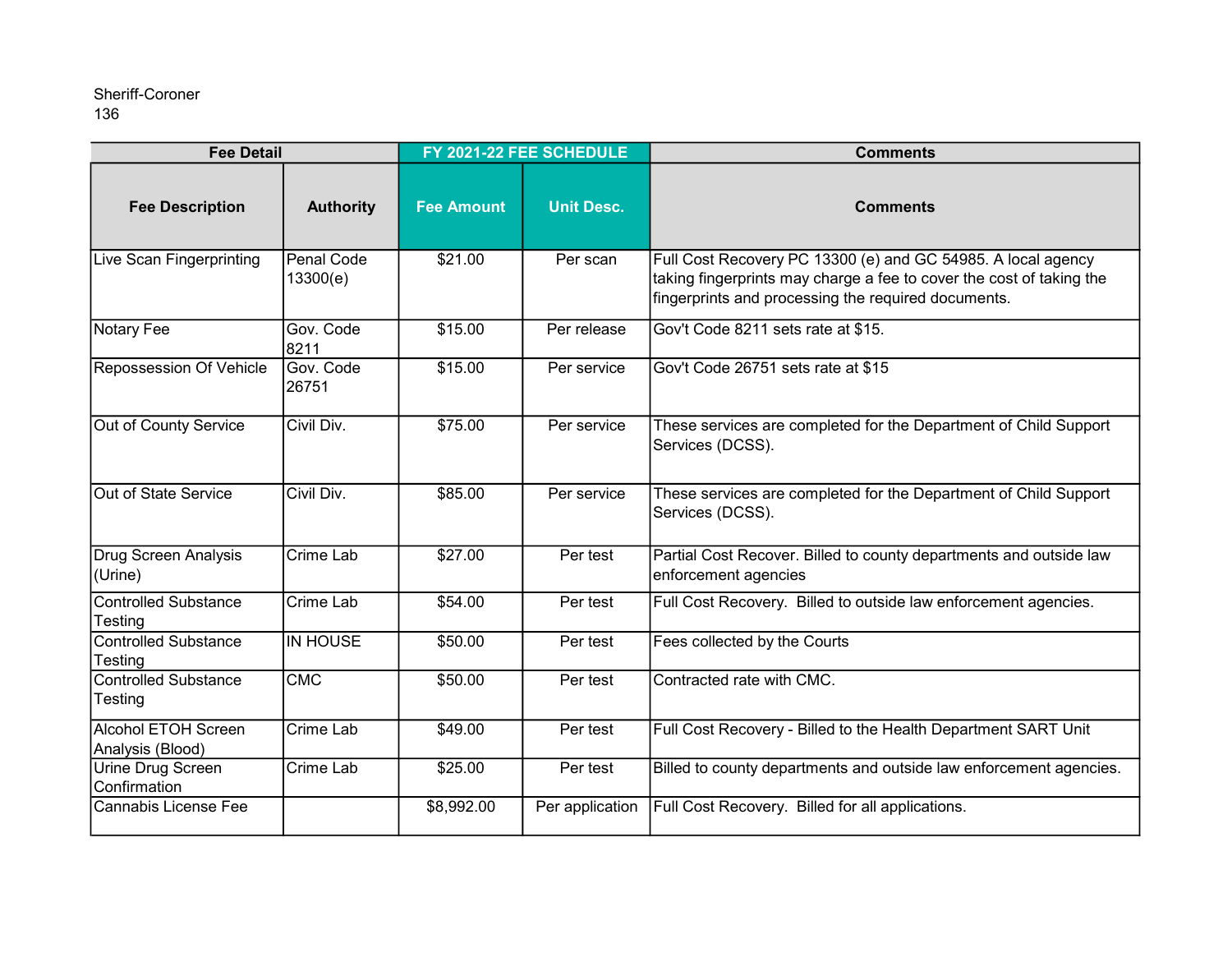| <b>Fee Detail</b>                                    |                           | FY 2021-22 FEE SCHEDULE |                   | <b>Comments</b>                                                                                                                |
|------------------------------------------------------|---------------------------|-------------------------|-------------------|--------------------------------------------------------------------------------------------------------------------------------|
| <b>Fee Description</b>                               | <b>Authority</b>          | <b>Fee Amount</b>       | <b>Unit Desc.</b> | <b>Comments</b>                                                                                                                |
| <b>Alternative Sentencing</b><br><b>Program Fees</b> | <b>Penal Code</b><br>1209 |                         |                   |                                                                                                                                |
| Initial Application Fee                              |                           | \$75.00                 | Per application   | Partial Cost Recovery per PC 1208/1209. The administrator, or<br>his/her designee, may charge a person the fee set by the BOS. |